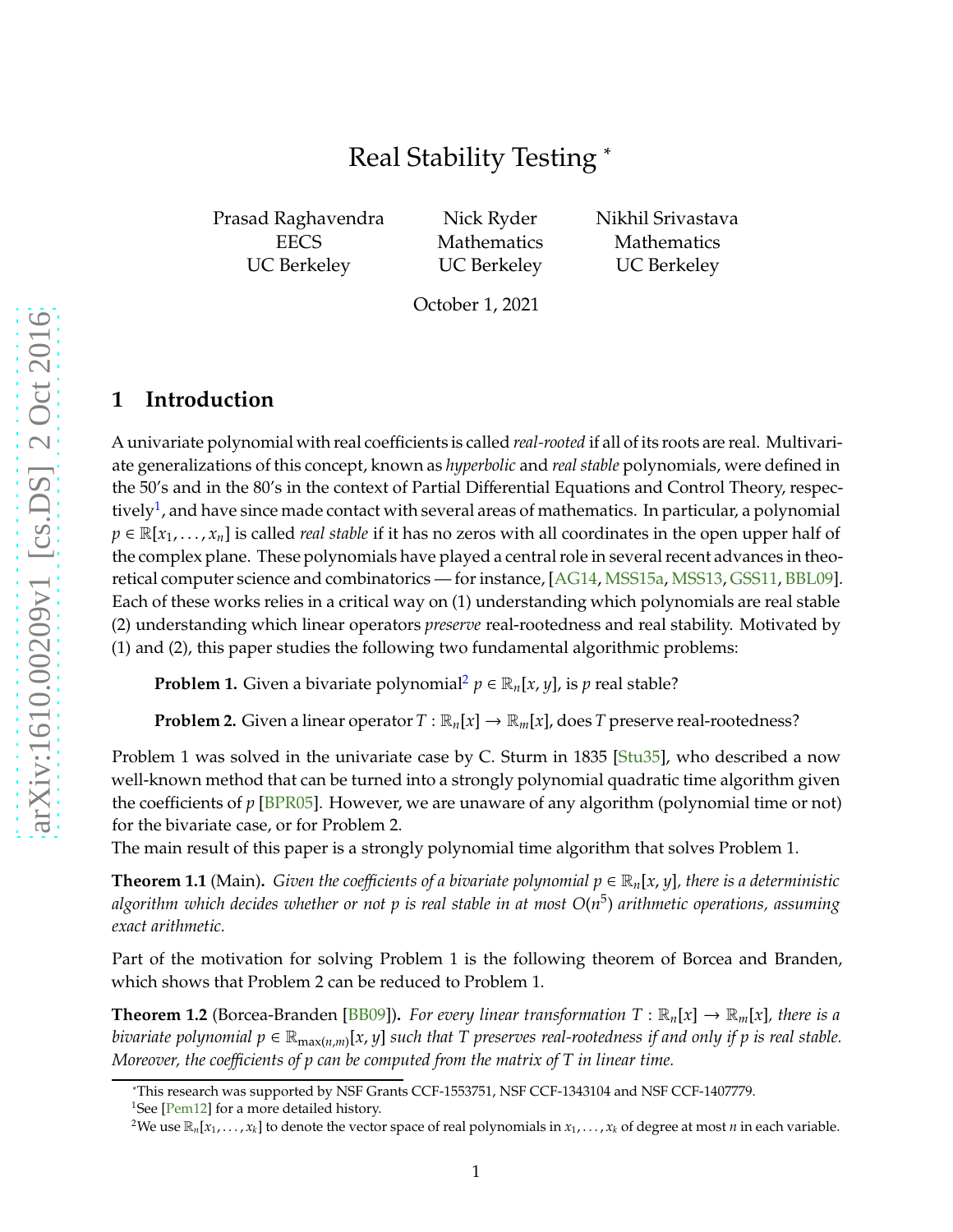Thus, our main theorem immediately implies a solution to Problem 2 as well.

To give the reader a feel for the objects at hand, we remark that the set of real stable polynomials in any number of variables is a nonconvex set with nonempty interior [\[Nui69\]](#page-14-4). In the univariate case, the interior of the set of real-rooted polynomials simply corresponds to polynomials with distinct roots, and its boundary contains polynomials which have roots with multiplicity greater than one. With regards to Problem 2, the prototypical example of an operator which preserves real rootedness is differentiation. Recent applications such as [\[MSS15b\]](#page-14-5) rely on finding more elaborate differential operators with this property.

We now describe the main ideas in our algorithm. It turns out that testing bivariate real stability is equivalent to testing whether a certain *two parameter* family of polynomials is real rooted. It is not clear how to check this continuum of real-rootedness statements in polynomial, or even in exponential time. To circumvent this, we use a deep convexity result from the theory of hyperbolic polynomials to reduce the two parameter family to a one parameter family of degree *n* polynomials, whose coefficients are themselves polynomials of degree *n* in the parameter. We then use a characterization of real-rootedness as postive semidefiniteness of certain moment matrices to further reduce this to checking that a finite number of univariate polynomials are *nonnegative* an interval. Finally, we solve each instance of the nonnegativity problem using Sturm sequences and a bit of algebra.

The set of polynomials nonnegative on an interval forms a closed convex cone, so the last step of our algorithm may be viewed as a strongly polynomial time membership oracle for this cone. We would not be surprised if such a result is already known (at least as folklore) but we were unable to find a concrete reference in the literature, so this component of our method may be of independent interest.

We see this result as being both mathematically fundamental, as well as useful for researchers who work with stable polyomials, particularly since many of their known applications so far (e.g.[\[MSS15a\]](#page-14-0)) put special emphasis on properties of bivariate restrictions. More speculatively, it is possible that being able to test membership in the set of real stable polynomials is a step towards being able to optimize over them.

## **1.1 Related Work**

The paper [\[Hen10\]](#page-13-5) studied the problem of testing whether a bivariate polynomial is *real zero* (a special case of real stability). It reduced that problem to testing PSDness of a one-parameter family of matrices which it then suggested could be solved using semidefinite programming, but without quite proving a theorem to that effect. This work is partly inspired by ideas in [\[Hen10\]](#page-13-5).

The paper [\[KPV15\]](#page-13-6) gives semidefinite programming based algorithms that can test whether certain restricted classes of *multia*ffi*ne* polynomials are real stable (in more than 2 variables).

The problem of certifying that a univariate polynomial is nonnegative is typically stated (for instance, in lecture notes) as being the solution to a semidefinite program. If one were able to work out the appropriate error to which the SDP has to be solved, this could give a weakly polynomial time algorithm for nonnegativity, which we suspect must be known as folklore. The paper  $[PPO8]$ analyzes a semidefinite programming based algorithm in the special case when the polynomial is nondegenerate in an appropriate sense.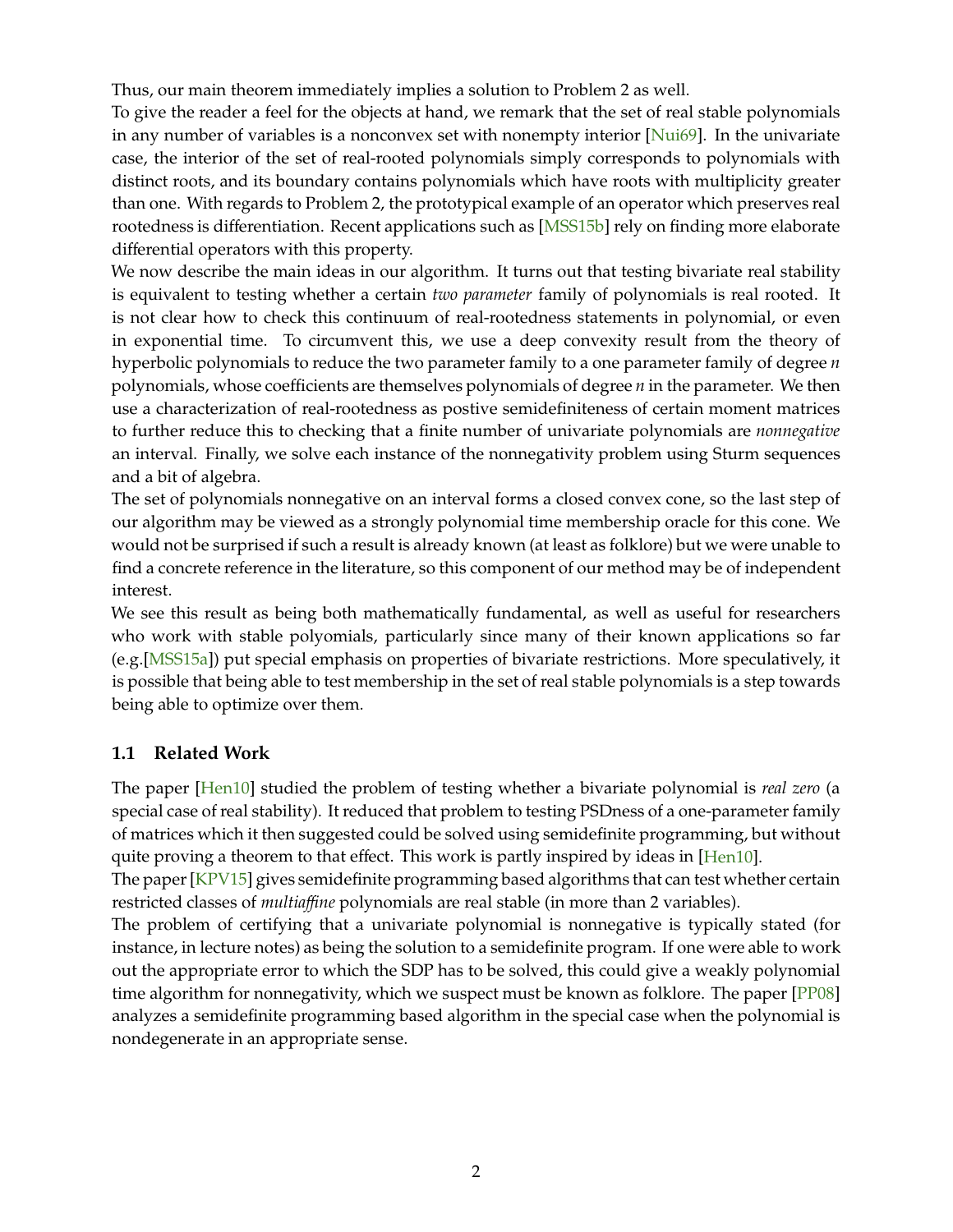## **1.2 Acknowledgments**

We thank Eric Hallman, Jonathan Leake, and Bernd Sturmfels for valuable discussions. We also thank Didier Henrion for valuable correspondence regarding other algorthimic approaches to these problems.

## **2 Real Stable and Hyperbolic Polynomials**

We recall below the definition of a real stable polynomial in an arbitrary number of variables.

**Definition 2.1.** A polynomial  $p \in \mathbb{R}[x_1, \ldots, x_n]$  is called *real stable* if it is identically zero<sup>[3](#page-2-0)</sup> or if  $p(z_1, \ldots, z_n) \neq 0$  whenever Im( $z_i$ ) > 0 for all  $i = 1, \ldots, n$ . Equivalently, *p* is real stable if and only if the univariate restrictions

$$
t\mapsto p(te_1+x_1,te_2+x_2,\ldots,te_n+x_n)
$$

are real rooted whenever  $e_1, \ldots, e_n > 0$  and  $x_1, \ldots, x_n \in \mathbb{R}$ .

The equivalence between the two formulations above is an easy exercise. Note that a univariate polynomial is real stable if and only if it is real rooted. Note that we consider the zero polynomial to be real-rooted.

We will frequently use the elementary fact that a limit of real-rooted polynomials is real-rooted, which follows from Hurwitz's theorem (see, e.g. [\[Wag11,](#page-14-7) Sec. 2]), or from the argument principle. Real Stable polynomials are closely related to the following more general class of polynomials.

**Definition 2.2.** A homogeneous polynomial  $p \in \mathbb{R}[x_1, \ldots, x_n]$  is called *hyperbolic* with respect to a point  $e = (e_1, \ldots, e_n) \in \mathbb{R}^n$  if  $p(e) > 0$  and the univariate restrictions

 $t \mapsto p(te + x)$ 

are real rooted for all  $x \in \mathbb{R}^n$ . The connected component of  $\{x \in \mathbb{R}^n : p(x) \neq 0\}$  containing *e* is called the *hyperbolicity cone* of *p* with respect to *e*, and will be denoted *K*(*p*,*e*).

Perhaps the most familiar example of a hyperbolic polynomial is the determinant of a symmetric matrix:

$$
X \mapsto \det(X)
$$

for real symmetric *X*, which is hyperbolic with respect to the identity matrix since the characteristic polynomial of a symmetric matrix is always real rooted. The corresponding hyperbolicity cone is the cone of positive semidefinite matrices.

The most important theorem regarding hyperbolic polynomials says that hyperbolicity cones are *always* convex, and that hyperbolicity at one point in the cone implies hyperbolicity at every other point. Thus, hyperbolic polynomials and hyperbolicity cones may be viewed as generalizing determinants and PSD cones.

<span id="page-2-1"></span>**Theorem 2.3** (Garding [\[Gar59\]](#page-13-7)). If  $p \in \mathbb{R}[x_1, \ldots, x_n]$  is hyperbolic with respect to  $e \in \mathbb{R}^n$  then:

- *1. K*(*p*,*e*) *is an open convex cone.*
- *2. p is hyperbolic with respect to every point*  $y \in K(p, e)$ *.*

<span id="page-2-0"></span><sup>&</sup>lt;sup>3</sup>Some works (e.g. [\[BB09\]](#page-13-4)) consider only nonzero polynomials to be stable, while others [\[Wag11\]](#page-14-7) include the zero polynomial. We find the latter convention more convenient.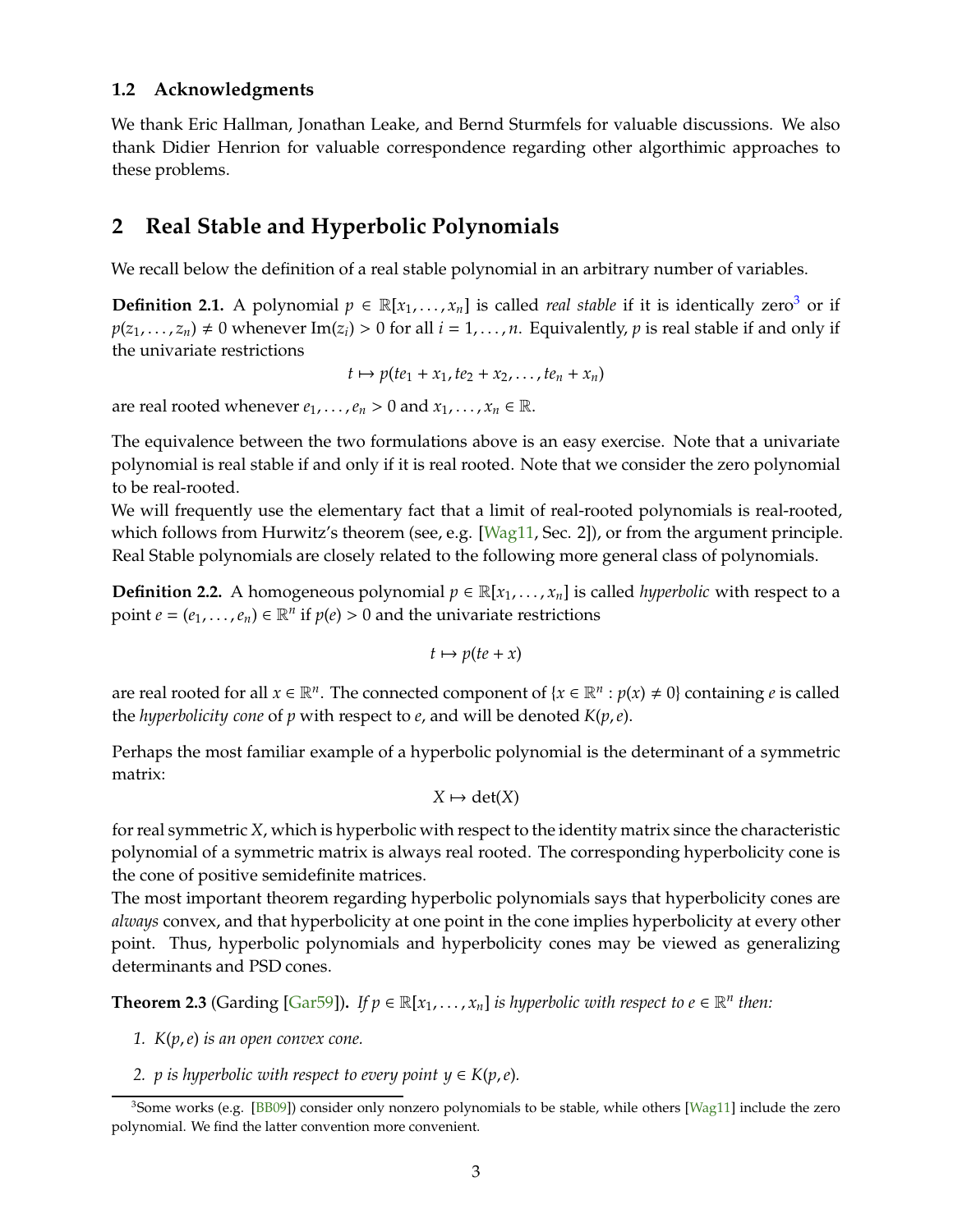The reason hyperbolic polynomials are relevant in this work is that real stable polynomials are essentially a special case of them.

<span id="page-3-0"></span>**Theorem 2.4** (Borcea-Branden [\[BB09\]](#page-13-4))**.** *A nonzero bivariate polynomial p*(*x*, *y*) *of total degree at most m is real stable if and only if its homogenization*

$$
p_H(x, y, z) := z^m p(x/z, y/z)
$$

*is hyperbolic with respect to every point in*

$$
\mathbb{R}_{>0}^2\times\{0\}=\{(e_1,e_2,0):e_1,e_2>0\}.
$$

Thus, real stable polynomials enjoy the strong structural properties guaranteed by [Theorem 2.3](#page-2-1) as well, and we exploit these in our algorithm.

## **3 Parameter Reduction via Hyperbolicity**

In this section we use the properties of hyperbolic polynomials to reduce real stability of a bivariate polynomial to testing real rootedness of a one parameter family of polynomials.

<span id="page-3-1"></span>**Theorem 3.1** (Reduction to One-Parameter Family). *A nonzero bivarite polynomial*  $p \in \mathbb{R}_n[x, y]$  *ofis real stable if and only if following two conditions hold:*

*1. The one-parameter family of univariate polynomials*  $q_{\gamma} \in \mathbb{R}[t]$  *given by,* 

$$
q_{\gamma}(t) = p(\gamma + t, t) \in \mathbb{R}[t]
$$

*are real rooted for all*  $\gamma \in \mathbb{R}$ *.* 

*2. The univariate polynomial*

$$
t\mapsto p_H(t,1-t,0)
$$

*is strictly positive on the interval* (0, 1)*,*

*Proof.* (*real-stability of*  $p \implies (1) \& (2)$ ) By [Theorem 2.4,](#page-3-0)  $p_H$  is hyperbolic with respect to the positive orthant  $\mathbb{R}^2$ ,  $_{>0}^{2}$  × {0}. Since (1, 1, 0) ∈  $\mathbb{R}^2$  $\mathbb{R}^2_{>0} \times \{0\}$ , this implies that for all  $(x, y, z) \in \mathbb{R}^3$ ,

$$
q(t) = p_H(x + t, y + t, z)
$$

is real-rooted. Setting  $x = \gamma$ ,  $y = 0$  and  $z = 1$  we get that  $q_{\gamma}(t) = p_H(\gamma + t, t, 1) = p(\gamma + t, t)$  is real-rooted for all  $\gamma \in \mathbb{R}$  which is condition (1). Finally, since

$$
\{(t,1-t,0)|t\in(0,1)\}\subset\mathbb{R}_{>0}^2\times\{0\},\,
$$

and  $p_H$  is hyperbolic with respect to  $\mathbb{R}^2_\ge$  $^{2}_{>0}$  × {0}, it follows that  $p_H(t, 1 - t, 0) > 0$  for all  $t \in (0, 1)$ .  $((1) \& (2) \implies \text{real-stability of } p)$ 

First, we claim that the polynomial  $p<sub>H</sub>$  is hyperbolic with respect to  $(1, 1, 0)$ . By  $(2)$  we have  $p_H(1/2, 1/2, 0) > 0$  so homogeneity implies that  $p_H(1, 1, 0) > 0$ . It remains to show that  $q_{x,y,z}(t) =$  $p_H(x+t, y+t, z)$  is real-rooted for all  $(x, y, z) \in \mathbb{R}^3$ . First, consider the case of  $(x, y, z) \in \mathbb{R}^3$  with  $z \neq 0$ .

 $\forall$ (*x*, *y*, *z*) ∈  $\mathbb{R}^3$  with *z* ≠ 0, *p*<sub>*H*</sub>(*x* + *t*, *y* + *t*, *z*) is real-rooted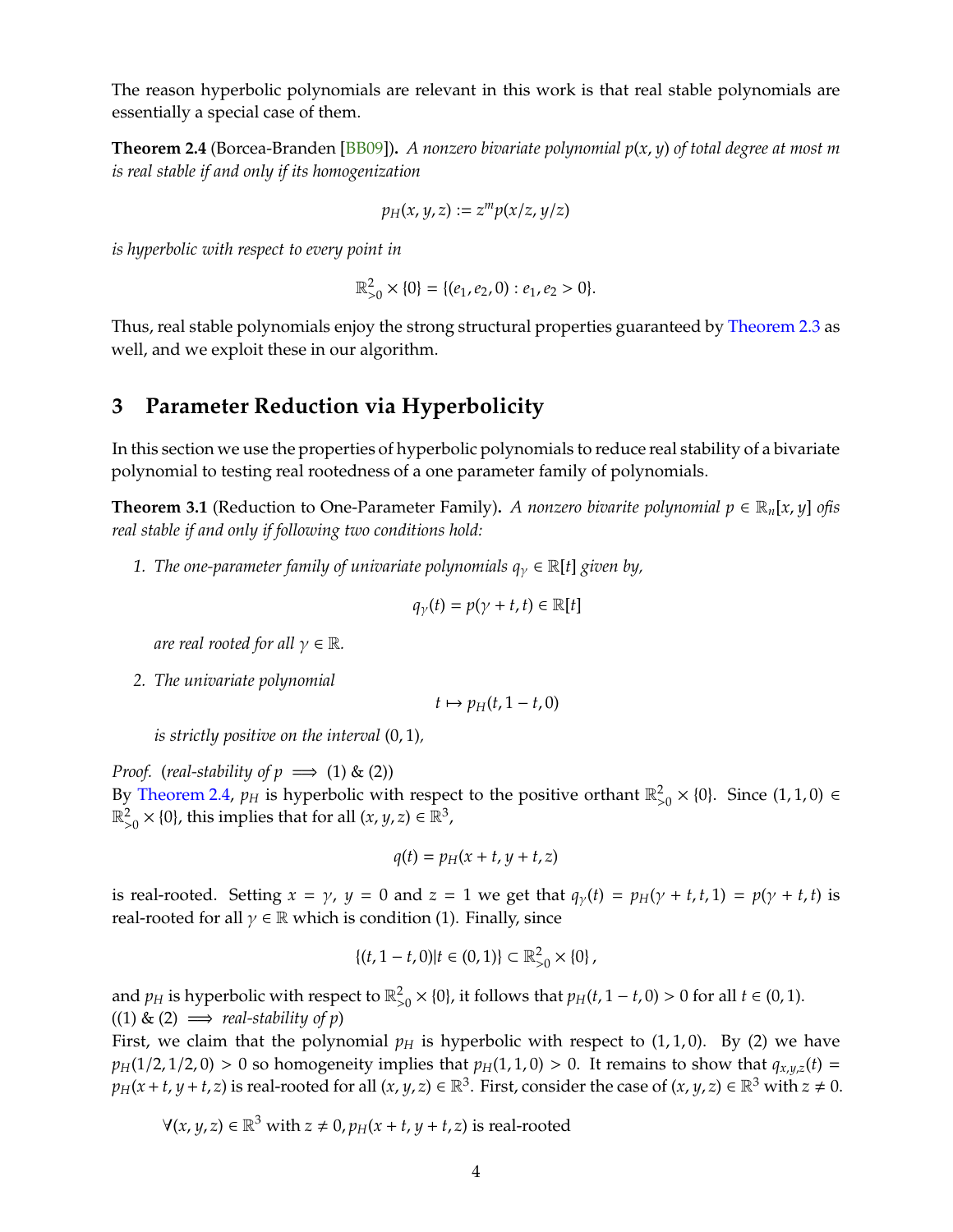$$
\iff \forall (x, y, z) \in \mathbb{R}^3 \text{ with } z \neq 0, p_H(\frac{x}{z} + \frac{t}{z}, \frac{y}{z} + \frac{t}{z}, 1) \text{ is real-rooted}
$$
\n
$$
\iff \forall (x, y, z) \in \mathbb{R}^3 \text{ with } z \neq 0, p_H(\frac{x}{z} + t, \frac{y}{z} + t, 1) \text{ is real-rooted (replacing } t/z \text{ with } t)
$$
\n
$$
\iff \forall (x, y) \in \mathbb{R}^2, p_H(x + t, y + t, 1) \text{ is real-rooted}
$$
\n
$$
\iff \forall (x, y) \in \mathbb{R}^2, p_H(x + t, t, 1) \text{ is real-rooted (replacing } t \text{ with } t - y)
$$
\n
$$
\iff \forall y \in \mathbb{R}, p(y + t, t) \text{ is real-rooted}
$$

By Hurwitz's theorem, the limit of any sequence of real-rooted polynomials is real-rooted. Therefore, if  $q_{x,y,z}(t)$  is real-rooted for all  $(x, y, z) \in \mathbb{R}^3$  with  $z \neq 0$  then  $q_{x,y,z}(t)$  is real-rooted for all  $(x, y, z) \in \mathbb{R}^3$ .

Given that  $p_H$  is hyperbolic with respect to  $e = (\frac{1}{2})$  $\frac{1}{2}$ ,  $\frac{1}{2}$  $\frac{1}{2}$ , 0), its hyperbolicity cone  $K(p_H, e)$  is a convex cone containing (1, 1, 0). Condition (2) implies that the connected component of  $\{x|p(x) \neq 0\}$ containing  $(1, 1, 0)$  contains the open line segment from  $(1, 0, 0)$  to  $(0, 1, 0)$ . Together, this implies that the positive quadrant  $\mathbb{R}^2 \times \{0\} \subseteq K(p_H,e)$ . By [Theorem 2.4,](#page-3-0) this implies that  $p$  is real-stable.  $\Box$ 

Thus, our algorithmic goal is reduced to testing whether a one-parameter family is real-rooted, and whether a given univariate polynomial is positive on an interval. We solve these problems in the sequel.

## **4 Real-rootedness of one-parameter families**

In this section we present two algorithms for testing real-rootedness of a one-parameter family of polynomials. Both algorithms reduce this problem to verifying nonnegativity of a finite number of polynomials on the real line. The first algorithm produces *n* polynomials of degree roughly *O*(*n* 3 ), and has the advantage of being very simple, relying only on elementary techniques and standard algorithms such as fast matrix multiplication and the discrete Fourier transform. The second algorithm produces *n* polynomials of degree roughly *O*(*n* 2 ) and runs significantly faster, but uses somewhat more specialized (but nonetheless classical) machinery from the theory of resultants.

## **4.1 A Simple** *O*(*n* 3+ω ) **Algorithm**

The first algorithm is based on the observation that real-rootedness of a single polynomial is equivalent to testing positive semidefiniteness of its moment matrix, which in turn is equivalent to testing nonnegativity of the elementary symmetric polynomials of that matrix. In the more general case of a one-parameter family, the latter polynomials turn out to be polynomials of bounded degree in the parameter, and it therefore suffices to verify that these are nonnegative everywhere.

We begin by recalling the Newton Identities, which express the moments of a polynomial in terms of its coefficients.

<span id="page-4-0"></span>**Lemma 4.1** (Newton Identities)**.** *If*

$$
p(x) = \sum_{k=0}^{n} (-1)^k x^{n-k} c_k = c_0 \prod_{i=1}^{n} (x - x_i) \in \mathbb{R}[x]
$$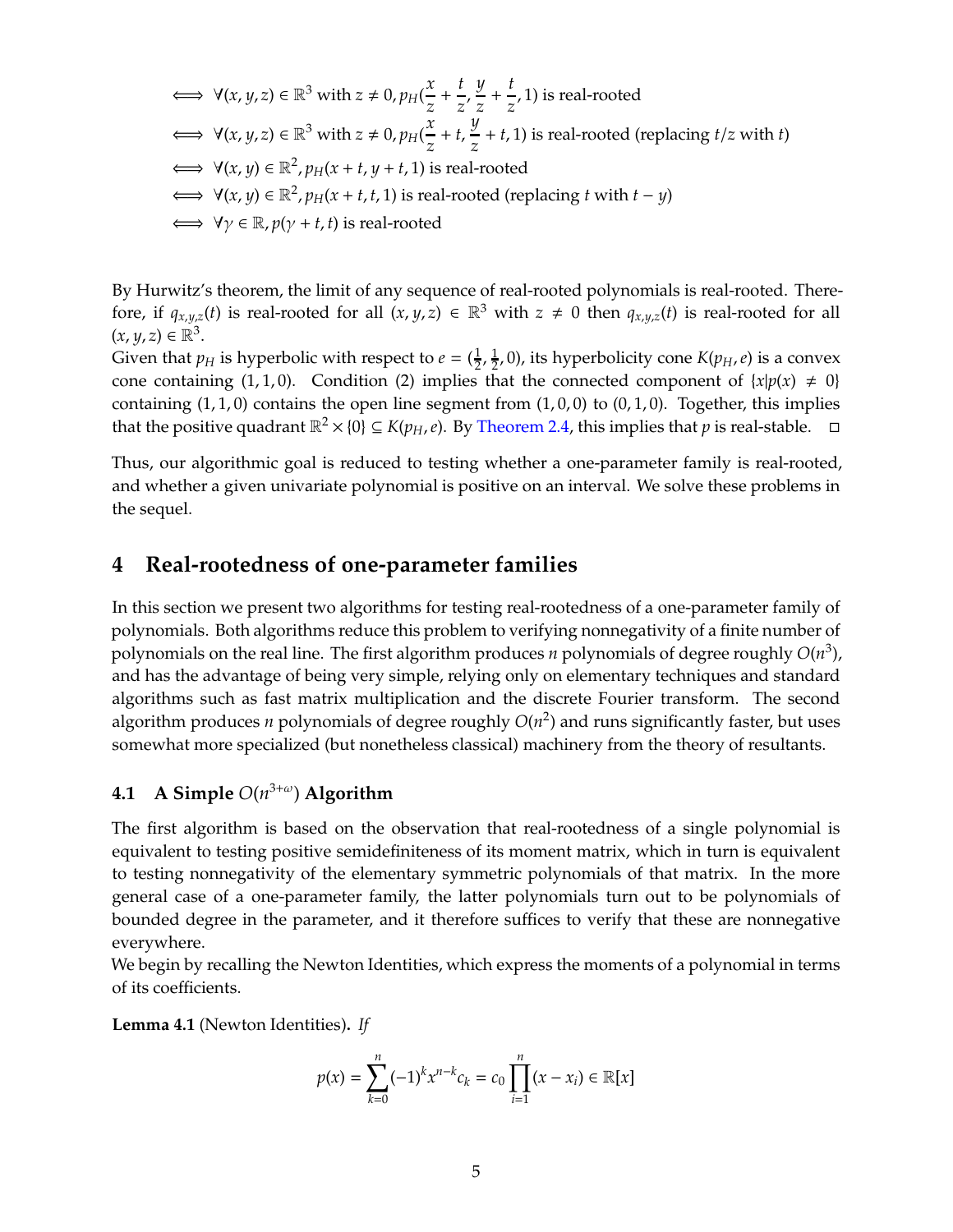*with*  $c_0 \neq 0$  *is a univariate polynomial with roots*  $x_1, \ldots, x_n$ *, then the moments* 

$$
m_k := \sum_{i=1}^n x_i^k
$$

*satisfy the recurrence:*

$$
m_k = (-1)^{k-1} \frac{c_k}{c_0} + \sum_{i=1}^{k-1} (-1)^{k-1+i} \frac{c_{k-i}}{c_0} m_i \qquad 0 \le k \le n,
$$
  

$$
m_k = \sum_{k-n}^{k-1} (-1)^{k-1+i} \frac{c_{k-i}}{c_0} m_i \qquad k > n,
$$
  

$$
m_0 = n.
$$

The following consequences of [Lemma 4.1](#page-4-0) will be relevant to analyzing our algorithm.

- **Corollary 4.2.** *1. The moments*  $m_0, \ldots, m_{2n-2}$  *of a degree n polynomial can be computed from its coe*ffi*cients in O*(*n* 2 ) *arithmetic operations.*
	- 2. Suppose  $p(x) = \sum_{k=0}^{n} (-1)^k x^{n-k} c_k(y)$  is a polynomial whose coefficients are polynomials  $c_0(\gamma)$ , . . . ,  $c_n(\gamma) \in \mathbb{R}_d[\gamma]$  *in a parameter*  $\gamma$ . Then the moments of p are given by

$$
m_k(\gamma) = r_k(\gamma)/c_0(\gamma)^k,
$$

*for some polynomials*  $r_k \in \mathbb{R}_{dk}[\gamma]$ *.* 

*Proof.* The first claim follows because each application of the recurrence requires at most *n* arithmetic operations. For the second claim, observe that each ratio *ck*−*<sup>i</sup>* (γ)/*c*0(γ) is a rational function with a numerator of degree at most *d* and denominator *c*<sub>0</sub>(γ). Thus, each application of the recurrence increases the degree of the numerator by at most *d* and introduces an additional  $c_0$  in the denominator. □

As a subroutine, we will also need the following standard result in linear algebra.

<span id="page-5-0"></span>**Theorem 4.3** (Keller-Gehrig [\[KG85\]](#page-13-8))**.** *Given an n* × *n complex matrix A, there is an algorithm which computes the characteristic polynomial of A in time O*(*n* <sup>ω</sup> log *n*)*.*

We now specify the algorithm and prove its correctness.

**Theorem 4.4.** A polynomial  $p_\gamma(x) = \sum_{k=0}^n (-1)^k x^{n-k} c_k(\gamma)$  is real-rooted for all  $\gamma \in \mathbb{R}$  if and only if the *polynomials q*0, . . . , *q<sup>n</sup> output by* **SimpleRR** *are nonnegative on* R*. Moreover,* **SimpleRR** *runs in time*  $\tilde{O}(dn^{2+\omega} + d^2n^3)$ .

*Proof.* We first show correctness. Let  $m_k(p)$  denote the  $k^{th}$  moment of the roots of a polynomial. By Sylvester's theorem [\[BPR05,](#page-13-3) Theorem 4.58], a real polynomial

$$
p_\gamma(x)=\sum_{k=0}^n(-1)^kx^{n-k}c_k(\gamma)
$$

is real-rooted if and only if the corresponding moment matrix

$$
M(\gamma)_{k,l} := m_{k+l-2}(p_{\gamma})
$$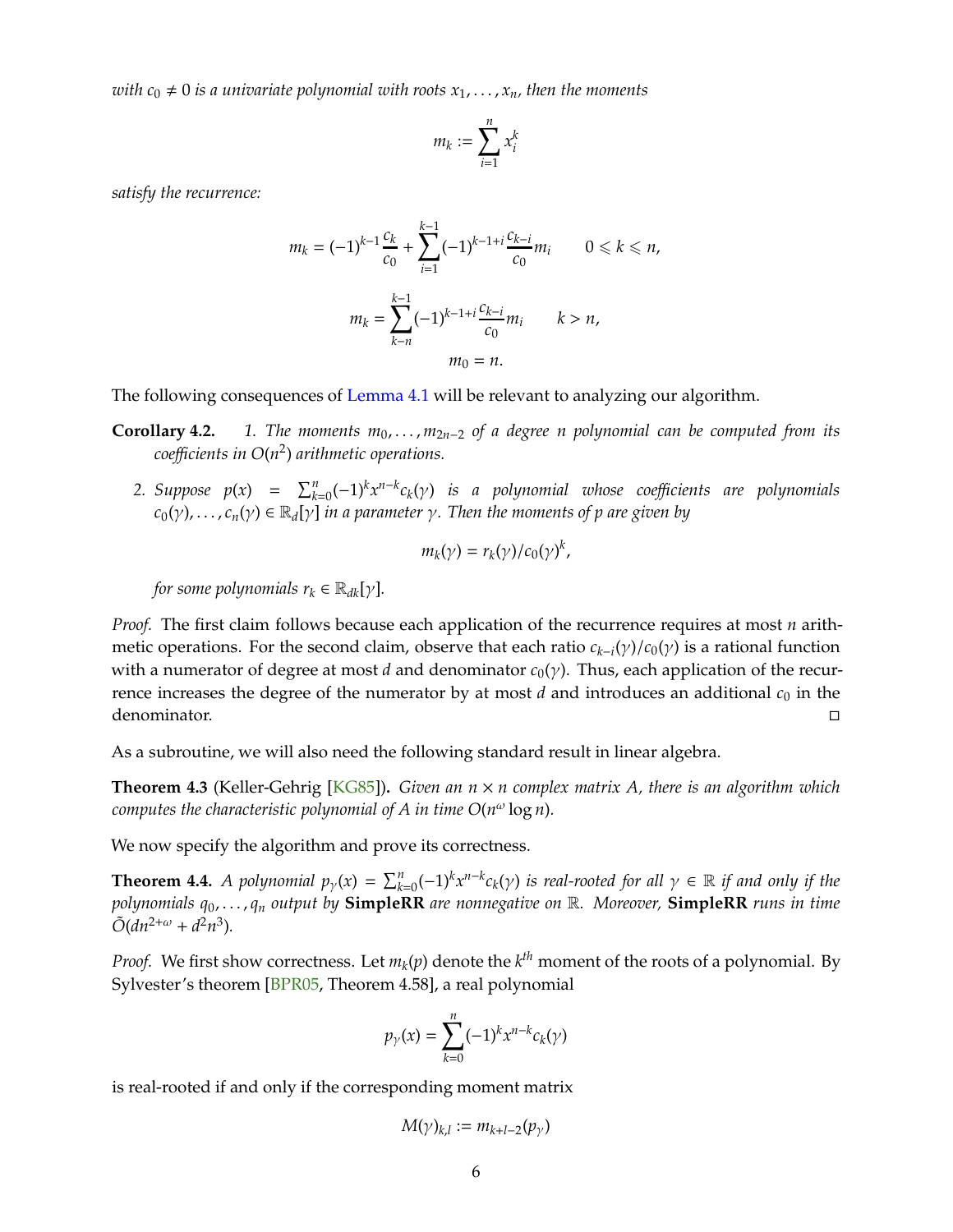is positive semidefinite. Since  $\nu$  is even and  $c_0$  has real coefficients, we have for every  $\gamma \in \mathbb{R}$  that is not a root of  $c_0$ :

$$
M(\gamma) \ge 0 \iff c_0(\gamma)^{\nu} M(\gamma) = H(\gamma) \ge 0.
$$

Since *c*<sup>0</sup> has only finitely many roots and a limit of PSD matrices is PSD, we conclude that

$$
M(\gamma) \ge 0 \quad \forall \gamma \in \mathbb{R} \iff H(\gamma) \ge 0 \forall \gamma \in \mathbb{R}.
$$

Note that by Corollary 4.2 the entries of  $H(y)$  are polynomials of degree at most  $d(v + 2n - 2)$  in  $\gamma$ . We now recall a well-known $^4$  $^4$  (e.g., [\[HJ12\]](#page-13-9)) characterization of positive semidefiniteness as a semialgebraic condition: an  $n \times n$  real symmetric matrix  $A$  is PSD if and only if  $e_k(A) \geq 0$  for all  $k = 1, \ldots, n$ , where

$$
e_k(A) = \sum_{|S|=k} \det(A_{S,S})
$$

is the sum of all  $k \times k$  principal minors of *A*. Thus,  $p_{\gamma}$  is real-rooted for all  $\gamma \in \mathbb{R}$  if and only if the polynomials

$$
q_k(\gamma) := e_k(H(\gamma))
$$

for  $k = 1, \ldots, n$  are nonnegative on  $\mathbb{R}$ .

Since each *q<sup>k</sup>* is a sum of determinants of order at most *n* in *H*(γ) it has degree at most *n* in the entries of *H*(*γ*), and we conclude that  $q_1, \ldots, q_n \in \mathbb{R}_N[\gamma]$ . Thus, the  $q_k$  can be recovered by interpolating them at the *Nth* roots of unity. Since the *k th* elementary symmetric function of a matrix is the coefficient of *z<sup>n-k</sup>* in its characteristic polynomial, this is precisely what is achieved in Step 2.

For the complexity analysis, it is clear that Step 1 takes  $O(dn^2)$  time. Constructing each Hankel matrix  $H(s_i)$  takes time  $O(dn + n^2)$  by Corollary 4.2, and computing its elementary symmetric functions via the characteristic polynomial takes time  $O(n^{\omega} \log n)$ , according to [Theorem 4.3.](#page-5-0) Thus, the total time for each iteration is  $O(n^{\omega} \log n + dn)$ , so the time for all iterations is  $O(dn^{2+\omega} \log n + d^2 n^3)$ . The final step requires *O*(*N* log *N*) time for each *e<sup>k</sup>* using fast polynomial interpolation via the discrete Fourier transform, for a total of  $O(dn^3 \log n)$ . Thus, the total running time is  $\tilde{O}(dn^{2+\omega} + d^2n^3)$ , suppressing logarithmic factors.

<span id="page-6-0"></span><sup>&</sup>lt;sup>4</sup>Here is a short proof: *A* is PSD iff det( $zI - A$ ) has only nonnegative roots. Since *A* is symmetric we know the roots are real. We now observe that a real-rooted polynomial has nonnegative roots if and only if its coefficients alternate in sign.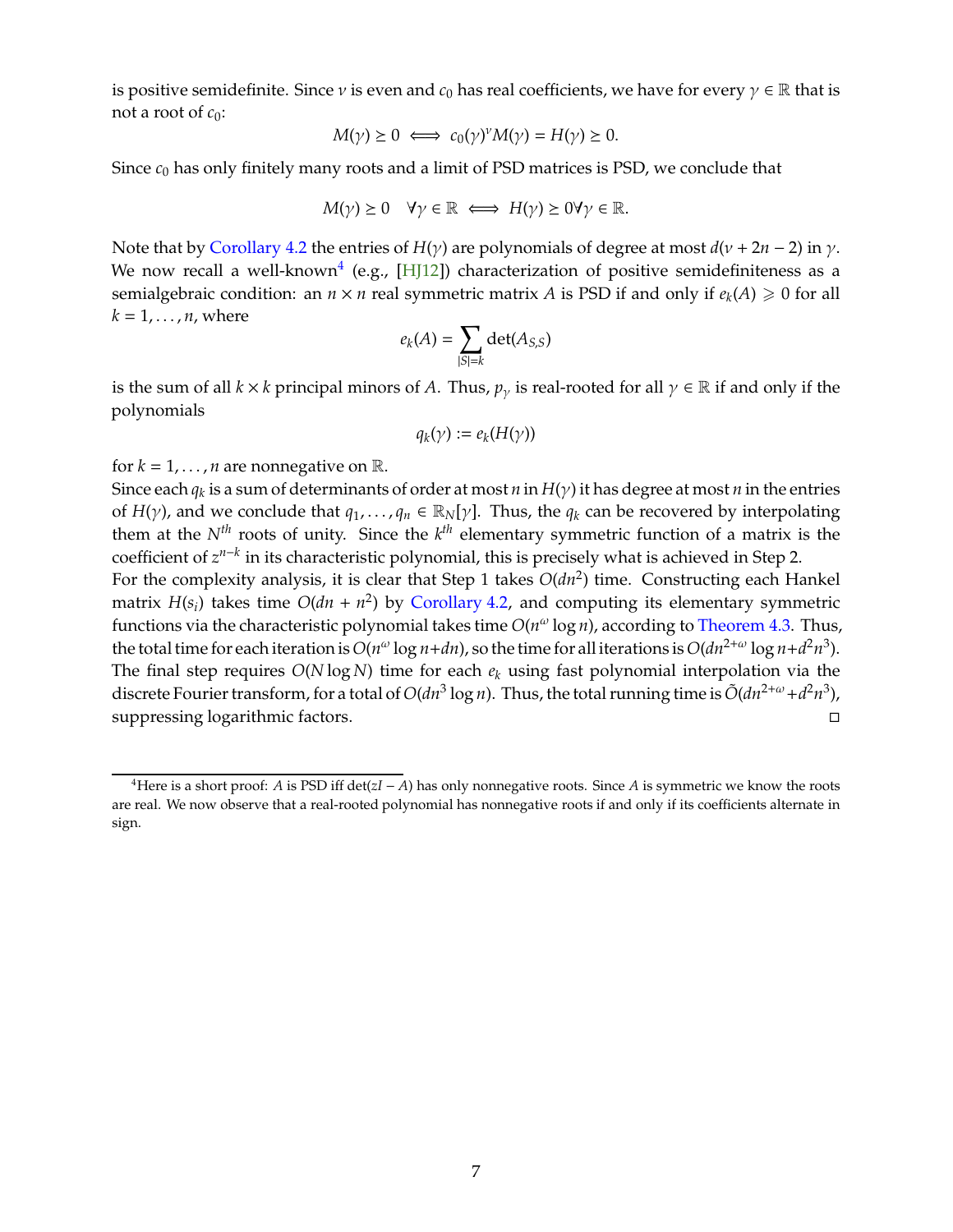#### **Algorithm SimpleRR**

*Input:*  $(n + 1)$  univariate polynomials  $c_0, \ldots, c_n \in \mathbb{R}_d[\gamma]$  with  $c_0 \neq 0$ . *Output: n* univariate polynomials *q*<sub>1</sub>, . . . , *q*<sub>*n*</sub> ∈ ℝ<sub>3*n*</sub>2*d*[γ]

- 1. Let *v* be the first even integer greater than or equal to *n* and let  $N = nd(2n 2 + v) = O(dn^2)$ . Let  $s_1, \ldots, s_N \in \mathbb{C}$  be the  $N^{th}$  roots of unity.
- 2. For each *i* = 1, . . . *N*:
	- Compute the  $n \times n$  Hankel matrix  $H(s_i)$  with entries

$$
H(s_i)_{k,l} := c_0(s_i)^{\nu} m_{k+l-2}(p_{s_i}),
$$

by applying the Newton identities [\(Lemma 4.1\)](#page-4-0).

• Compute the characteristic polynomial

$$
\det(zI - H(s_i)) = \sum_{k=0}^{n} (-1)^k z^{n-k} e_k(H(s_i))
$$

using the Keller-Gehrig algorithm [\(Theorem 4.3\)](#page-5-0).

3. For each  $k = 1, ..., n$ : Use the points  $e_k(H(s_1)), ..., e_k(H(s_N))$  to interpolate the coefficients of the polynomial

$$
q_k(\gamma) := e_k(H(\gamma)).
$$

Output *q*1, . . . , *qn*.

## **4.2 A Faster** *O*(*n* 4 ) **Algorithm Using Subresultants**

The algorithm of the previous section is based on the generic fact that a matrix is PSD if and only if its elementary symmetric polynomials are nonnegative. In this section we exploit the fact that our matrices have a special structure – namely, they are moment matrices – to find a different finite set of polynomials whose nonnegativity suffices to certify their PSDness. These polynomials are called *subdiscriminants*, and turn out to be related to another class of polynomials called *subresultants*, for which there are known fast symbolic algorithms.

Let  $M_p$  denote the  $n \times n$  moment matrix corresponding to a polynomial  $p$  of degree  $n$ . Recall that  $M_p = VV^T$  where *V* is the Vandermonde matrix formed by the roots of *p*. Let  $(M_p)_i$  denote the leading principal  $i \times i$  minor of  $M_p$ . We define subdiscriminants of a polynomial, and then show their relation to the leading principal minors of the moment matrix. For the remainder of this section it will be more convenient to use the notation

$$
p(x) = \sum_{k=0}^n a_k x^k
$$

for the coefficients of a polynomial, with roots  $x_1, \ldots, x_n$  and  $a_n \neq 0$ .

**Definition 4.5.** The *k th subdiscriminant* of a polynomial *p* is defined as

$$
sDisc_k(p) = a_n^{2k-2} \sum_{S \subset \{1,\dots,n\}, |S|=k} \prod_{\{i,j\} \subset S} (x_i - x_j)^2
$$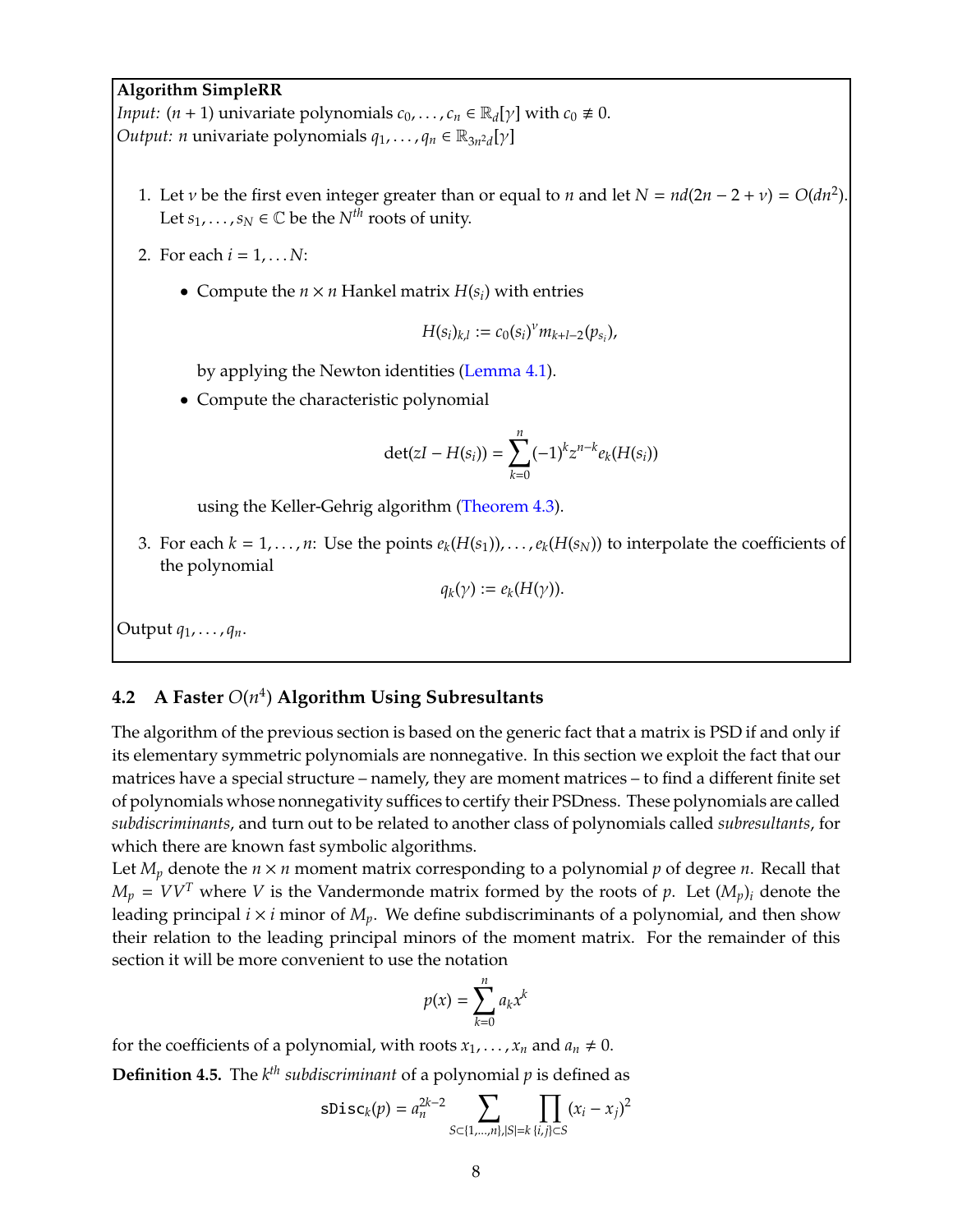**Lemma 4.6.** *The leading principal minors of the moment matrix are multiples of the subdiscriminants,*

$$
(M_p)_i = a_n^{2-2k} \text{slisc}_k(p) = \sum_{S \subset \{1, \dots, n\}, |S| = k} \prod_{\{i,j\} \subset S} (x_i - x_j)^2
$$

*Proof.* Let

$$
V_{i} = \begin{bmatrix} 1 & \dots & 1 \\ x_{1} & \dots & x_{n} \\ \vdots & \vdots & \vdots \\ x_{1}^{i-1} & \dots & x_{n}^{i-1} \end{bmatrix}.
$$

Then  $(M_p)_i = \det(V_i V_i^T)$ *i* ). By Cauchy-Binet, this determinant is the sum over the determinants of all submatrices of size  $i \times i$ . These submatrices are exactly the Vandermonde matrices formed by subsets of the roots of size *i*. Then the identity follows from the formula for the determinant of a Vandermonde matrix.

Equipped with this we can provide an alternative characterization of real rootedness. Define the sign of a number, denoted sgn to be +1 if it is positive,  $-1$  if it is negative, and 0 otherwise.

<span id="page-8-0"></span>**Lemma 4.7.** *p* is real-rooted if and only if the sequence  $sgn(sDisc_1(p))$ , ...,  $sgn(sDisc_n(p))$  is first 1's and *then* 0*'s.*

*Proof.* Note that since  $a_n \neq 0$  we have  $sgn(Disc_k) = sgn(a_n^{2(1-k)}Disc_k) = sgn((M_p)_i)$ . It is clear from the definition of the subdiscriminants that if  $p$  is real-rooted with  $k$  distinct roots then  $\textsf{sDisc}_i$  is positive if  $i \leq k$  and  $sDisc_i = 0$  if  $i > k$ .

Conversely, given a polynomial *p* with *k* distinct roots, then if *i* > *k* we have all the minors of size  $i$  in  $V_i^T$  $I_i^T$  contain two identical rows, and hence  $V_i^T$  $T_i^T$  does not have full rank, so  $V_i V_i^T$  $\int_i^I$  is singular. Let *x*<sub>1</sub>, *x*<sub>2</sub>, . . . , *x*<sub>j</sub> be the real distinct roots of *p* and *y*<sub>1</sub>, *y*<sub>1</sub>, *y*<sub>1</sub>, *y*<sub>1</sub>, *y*<sub>1</sub> be the distinct complex conjugate pairs of *p* where  $j + l = k$ . Suppose the multiplicities of  $x_i$  are  $n_i$  and  $y_i$  are  $m_i$ . Then the top left  $k \times k$ submatrix of *M<sup>p</sup>* is

$$
= \sum_{i} n_{i} \begin{bmatrix} 1 \\ x_{i} \\ \vdots \\ x_{i}^{k-1} \end{bmatrix} \begin{bmatrix} 1 & x_{i} & \cdots & x_{i}^{k-1} \end{bmatrix} + \sum_{i} m_{i} \begin{bmatrix} 1 \\ y_{i} \\ \vdots \\ y_{i}^{k-1} \end{bmatrix} \begin{bmatrix} 1 & y_{i} & \cdots & y_{i}^{k-1} \end{bmatrix} + \begin{bmatrix} 1 \\ \frac{y_{i}}{y_{i}} \\ \vdots \\ y_{i}^{k-1} \end{bmatrix} \begin{bmatrix} 1 & y_{i} & \cdots & y_{i}^{k-1} \end{bmatrix} + \begin{bmatrix} 1 \\ y_{i} \\ \vdots \\ y_{i}^{k-1} \end{bmatrix} \begin{bmatrix} 1 & y_{i} & \cdots & y_{i}^{k-1} \end{bmatrix}
$$

$$
= \sum_{i} n_{i} \begin{bmatrix} 1 \\ x_{i} \\ \vdots \\ x_{i}^{k-1} \end{bmatrix} \begin{bmatrix} 1 & x_{i} & \cdots & x_{i}^{k-1} \end{bmatrix} + \sum_{i} m_{i} \begin{bmatrix} 1 & 1 \\ \text{Re}(y_{i}) & \text{Im}(y_{i}) \\ \vdots & \vdots \\ \text{Re}(y_{i}^{k-1}) & \text{Im}(y_{i}^{k-1}) \end{bmatrix} \begin{bmatrix} 1 & 0 \\ 0 & -1 \end{bmatrix} \begin{bmatrix} 1 & 1 & 1 \\ \text{Re}(y_{i}) & \text{Im}(y_{i}) \\ \vdots & \vdots \\ \text{Re}(y_{i}^{k-1}) & \text{Im}(y_{i}^{k-1}) \end{bmatrix}
$$

This shows that this submatrix is positive definite if and only if the distinct roots are all real. Note that by Sylvester's criterion this submatrix is positive definite if and only if all the leading principal minors of size  $\leq k$  are positive.

We now obtain a formula for the subdiscriminants of a polynomial in terms of its coefficients. The connection is provided by another family of polynomials called the *subresultants*.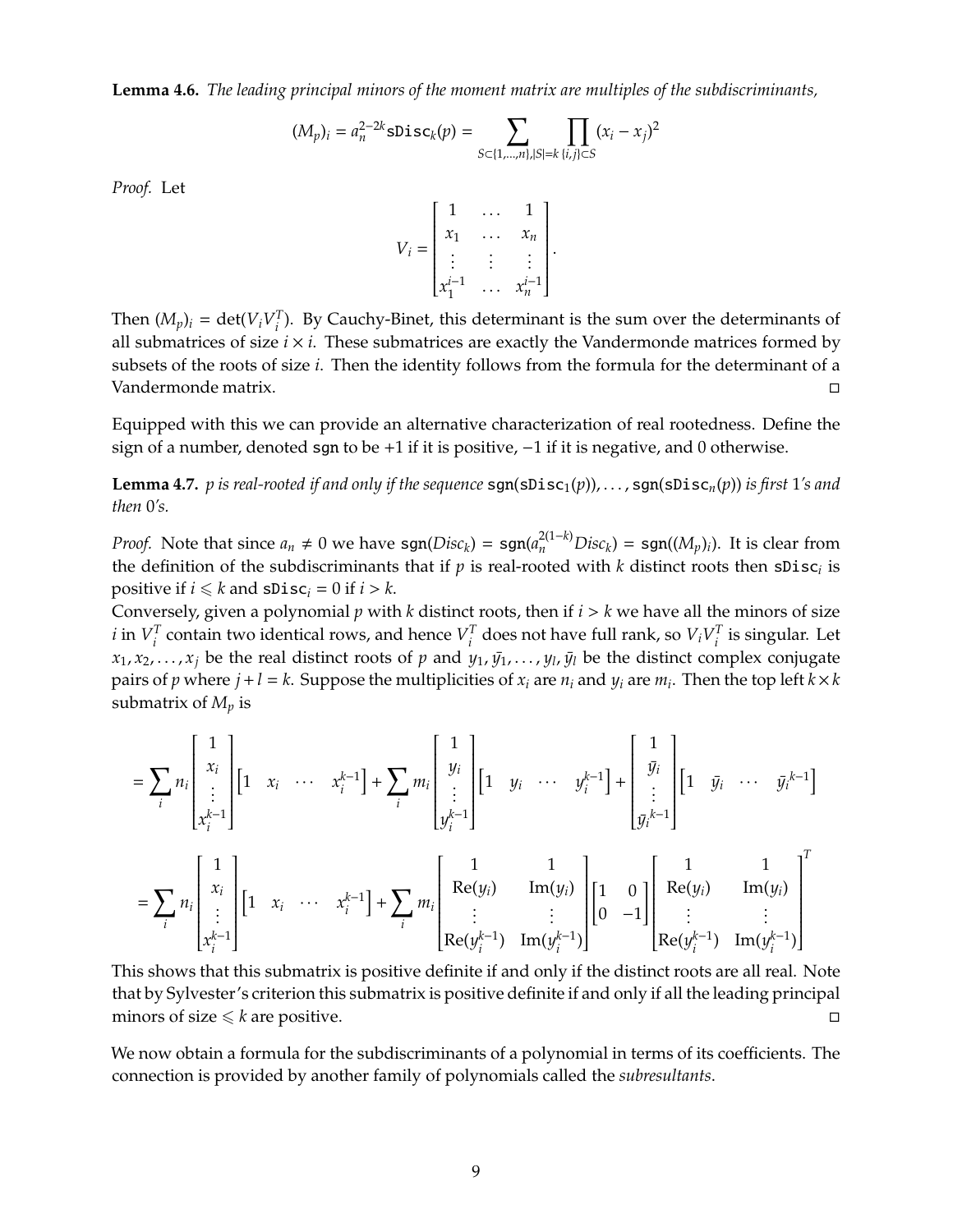**Definition 4.8.** Let  $p = \sum_{k=0}^{n} a_k x^k$  where  $a_n \neq 0$ . The *kth subresultant* of  $p$ , denoted sRes<sub>*k</sub>*( $p$ , $p'$ ) is</sub> the determinant of the submatrix obtained from the first  $2n - 1 - 2k$  columns of the following (2*n* − 1 − 2*k*) × (2*n* − 1 − *k*) matrix:

| $a_n$          |       |        |       | $a_0$ |                                                         |
|----------------|-------|--------|-------|-------|---------------------------------------------------------|
|                |       |        |       |       |                                                         |
| $\mathsf{l}$   | $a_n$ |        |       |       | $\begin{bmatrix} 0 \\ 0 \\ a_0 \end{bmatrix}$           |
| $\mathsf{l}$   | 0     | $na_n$ |       |       |                                                         |
| I              |       |        |       |       | $\begin{bmatrix} a_1 \\ 0 \\ \vdots \\ 0 \end{bmatrix}$ |
|                |       |        |       |       |                                                         |
| $\lfloor na_n$ |       |        | $a_1$ | 0     |                                                         |

We will use two properties of subresultants. The first is a good bound on their degree as a consequence of the determinantal formula above. The second is quick algorithm to compute them. We refer the reader to [\[BPR05\]](#page-13-3) for a more detailed discussion of subresultants.

In this paper we will only be interested in subresultants of a polynomial with its derivative We are interested in this because of its relation to our leading principal minors:

**Lemma 4.9** ([\[BPR05\]](#page-13-3) Proposition 4.27). Let  $p(x) = \sum_{k=0}^{n} a_k x^k$  where  $a_n \neq 0$ 

$$
sRes_k(p, p') = a_n sDisc_{n-k}(p)
$$

**Corollary 4.10.** *Since the first column of the determinant used to define the subresultant is divisible by an, we get* sDisc*<sup>k</sup>* (*p*) *is a polynomial in our coe*ffi*cients an*, . . . , *a*<sup>0</sup> *of degree at most* 2*n.*

The benefit of studying the principal minors instead of the coefficients of the characteristic polynomial for our moment matrix is that we can use an algorithm from subresultant theory to quickly calculate all the minors at once.

<span id="page-9-0"></span>**Theorem 4.11** ([\[BPR05\]](#page-13-3) Algorithm 8.21)**.** *There exists an algorithm which, given a polynomial p of degree n returns a list of all of its subresultants*  $\texttt{sRes}_k(p,p')$  *for*  $k = 1, \ldots, n$  *in*  $O(n^2)$  *time.* 

*Remark* 4.12*.* Many computer algebra systems (e.g.,Mathematica, Macaulay2) have built-in efficient algorithms to compute subresultants.

We now combine the above facts to obtain a crisp condition for real-rootedness of a one-parameter family. Recall that by [Theorem 3.1,](#page-3-1) we are interested in testing when a family of polynomials  $p_{\gamma}(x)$ are real-rooted for all  $\gamma \in \mathbb{R}$ , where

$$
p_{\gamma}(x) = \sum_{k=0}^{n} a_k(\gamma) x^k
$$

with  $c_k \in \mathbb{R}_n[\gamma]$ . Let  $c_m(\gamma)$  be the highest coefficient that is not identically zero. We are only interested in the case when  $m \geq 2$ .

**Proposition 4.13.** If  $p_\gamma(x) = \sum_{k=0}^n x^k c_k(y)$  with  $c_k \in \mathbb{R}_d[\gamma]$ , then  $\texttt{sDisc}_k(p_\gamma)$  is a polynomial in  $\gamma$  of degree *at most* 2*dn.*

*Proof.* From our previous lemma, we know that  $\text{sDisc}_k$  is a polynomial in the coefficients of  $p$  of degree at most 2*n*. Since each of these coefficients  $c_k(y)$  is a polynomial in  $\gamma$  of degree at most *d*, our result follows.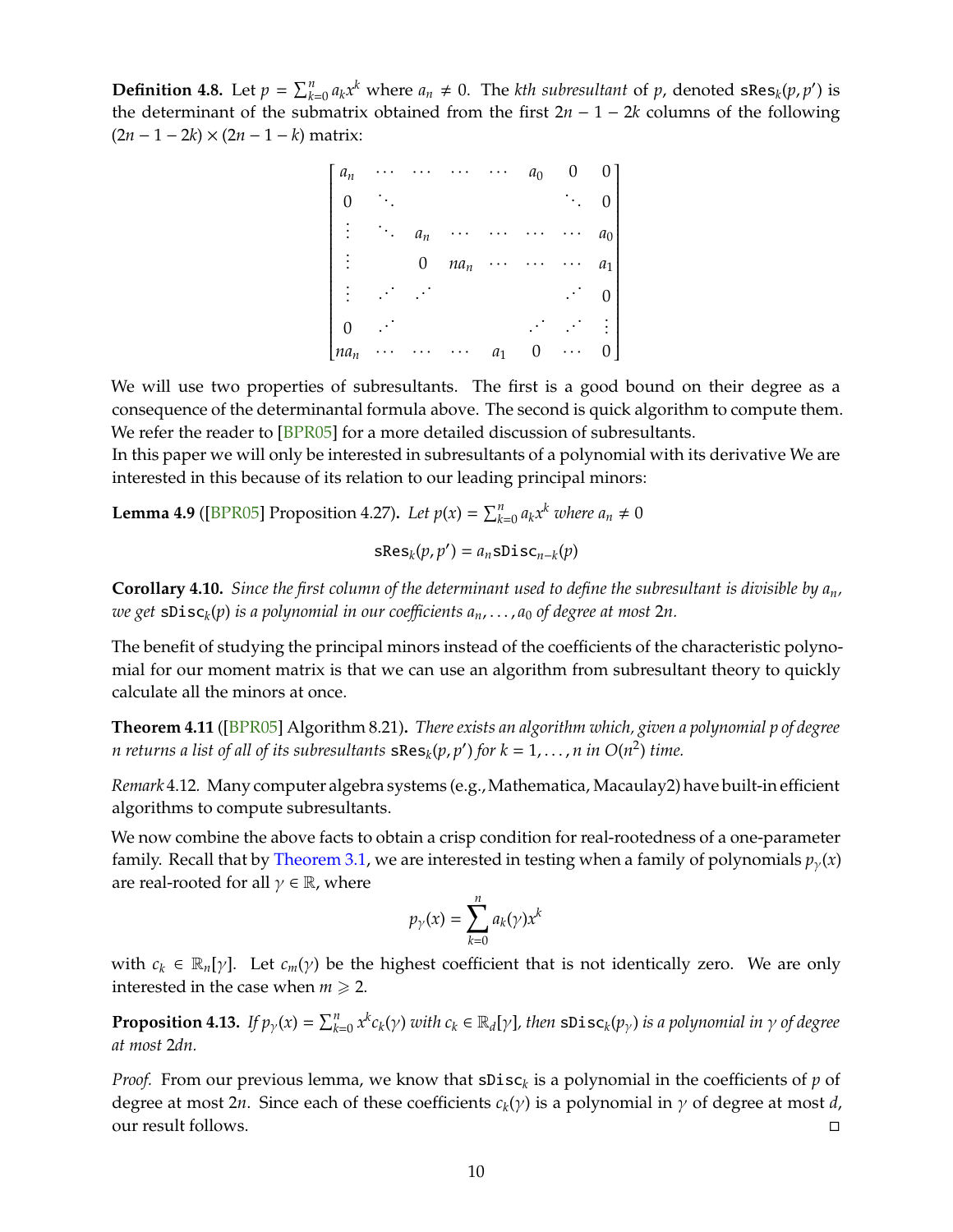We now extend our characterization of real-rootedness in terms of the signs of the principal minors of a fixed polynomial to a characterization for coefficients which are polynomials in  $\gamma$ .

**Theorem 4.14.**  $p_{\gamma}(x)$  is real-rooted for all  $\gamma \in \mathbb{R}$  if and only if there exists a k such that  $\text{SDisc}_i(p_{\gamma})$  is a *nonnegative polynomial which is not identically zero for all*  $i \le k$  *and*  $sDisc_i(p_v)$  *is identically zero for*  $i > k$ .

*Proof.* First suppose that  $p_{\gamma}(x)$  is real rooted for all  $\gamma \in \mathbb{R}$ . Observe that  $c_m(\gamma)$  vanishes for at most finitely many points  $Z_1$ . Moreover, the degree *m* discriminant of  $p<sub>y</sub>$  is a polynomial in  $\gamma$ , and is zero for at most finitely many points — call them *Z*<sub>2</sub>. Thus, for  $\gamma \notin Z_1 \cup Z_2$ , we know that  $p_\gamma$  has exactly *m* distinct real roots, so by [Lemma 4.7](#page-8-0) sDisc<sub>*i*</sub>( $p_{\gamma}$ ) is strictly positive for  $i \leq m$  and zero for  $i > m$  on this set. By continuity this implies that  $sDisc_i(p_y)$  is nonnegative and not identically zero on  $\mathbb{R}$  for  $i \leq m$ , and  $\text{spis}(\mathcal{p}_{\nu})$  is identically zero for  $i > m$ , as desired.

To prove the converse, note that for  $i \leq k$ , sDisc<sub>*i*</sub>( $p_{\gamma}(t)$ ) is not identically zero, and hence there are finitely many  $\gamma$  away from which  $sDisc_i(p_\gamma)$  is positive for all  $i \leq k$ , and then all zero. By [Lemma 4.7](#page-8-0) we get that  $p_{\gamma}(x)$  is real rooted for all these  $\gamma$ . Since real-rootedness is preserved by taking limits (by Hurwitz's theorem), we conclude that  $p_{\gamma}(x)$  is real rooted for all  $\gamma \in \mathbb{R}$ .

Combining these observations, and using the  $O(n^2)$  time algorithm to compute the subdiscriminants, we arrive at the following  $O(n^4)$  time algorithm for computing all the subdiscriminants.

#### **Algorithm FastRR**

*Input:*  $(n + 1)$  univariate polynomials  $c_0, \ldots, c_n \in \mathbb{R}_d[\gamma]$  with  $c_0 \neq 0$ . *Output: n* univariate polynomials  $q_1, \ldots, q_n \in \mathbb{R}_{2dn}[\gamma]$ 

- 1. Find distinct points  $\gamma_1, \ldots, \gamma_{2dn} \in$  such that  $c_m(\gamma_i) \neq 0$ .
- 2. For each  $\gamma_i$  use the subresultant algorithm [\(Theorem 4.11\)](#page-9-0) to compute all of the sRes<sub>k</sub>( $p_{\gamma_i}$ ), with  $k = 1, \ldots, n$ .
- 3. Use the above values to compute  $2dn$  different values  $q_k(\gamma_1), \ldots, q_k(\gamma_{2dn})$  for each of the polynomials

 $q_k(\gamma) := \text{sDisc}_k(p_\gamma) = c_m(\gamma)^{-1} \text{sRes}_{m-k}(p_\gamma)$ ),

 $k = 1, \ldots, n$ .

4. Use fast interpolation to compute the coefficients of  $q_1, \ldots, q_n$ .

Output *q*1, . . . , *qn*.

## <span id="page-10-0"></span>**Theorem 4.15. FastRR** runs in  $O(n^4)$  time.

*Proof.* Since *cn*(γ) is of degree at most *d* we can test 2*dn* + *d* points to find 2*dn* points on which *cn*(γ) doesnt vanish. Each evaluation takes *O*(*d*) times, so total this takes *O*(*d* <sup>2</sup>*n*) time. To compute  $sRes_k(p_{\gamma_i})$  for each  $0\leqslant k\leqslant n-1$  and  $1\leqslant i\leqslant 2dn$  takes  $O(dn^3)$  time by [Theorem 4.11.](#page-9-0) Then to scale all the subresultants, since we have  $O(dn^2)$  data points and have already computed  $c_n(\gamma_i)$  takes  $O(dn^2)$  time. Finally, since the degrees of the  $q_k$  are at most 2*dn*, the total time to interpolate all of them is  $O(dn^2 \log n)$ .  $\log n$ ).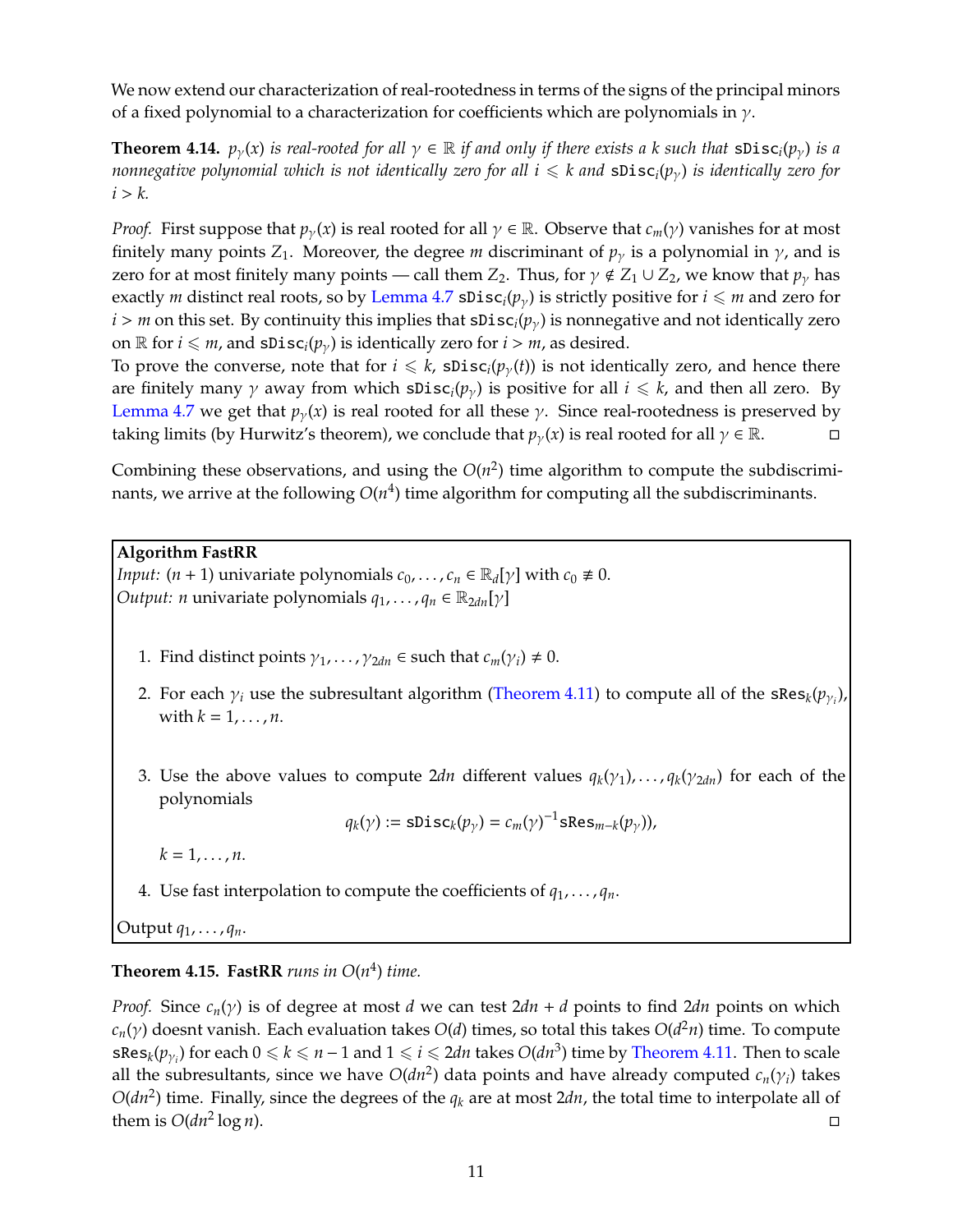# **5 Univariate Nonnegativity Testing**

In this section, we describe an algorithm to test non-negativity of a univariate polynomial over the real line.

Let  $p \in \mathbb{R}[x]$  denote a univariate polynomial of degree *d*. The goal of the algorithm is to test if  $p(x) \ge 0$  for all  $x \in \mathbb{R}$ . A canonical approach for the problem would be to use a Sum-of-Squares semidefinite program to express *p* as a sum of squares of low-degree polynomials. Unfortunately, the resulting algorithm is not a symbolic algorithm, i.e., its runtime is not strongly polynomial in the degree *d*, since semidefinite programming is not known to be strongly polynomial.

We will now describe a strongly polynomial time algorithm to test non-negativity of the polynomial *p*. Our starting point is an algorithm to count the number of real roots of a polynomial using Sturm sequences. We refer the reader to Basu et al. [\[BPR05\]](#page-13-3) for a detailed presentation of Sturm sequences and algorithms to compute them. For our purposes, we will need the following lemma.

<span id="page-11-0"></span>**Lemma 5.1.** *Given a univariate polynomial p* ∈ R[*x*]*, the algorithm based on computing Sturm sequences uses O*(deg(*p*) 2 ) *arithmetic operations to determine the number of real roots of p.*

The polynomial *p* is positive, i.e.,  $p(x) > 0$  for all  $x \in \mathbb{R}$ , if and only if it has no real roots. Therefore, [Lemma 5.1](#page-11-0) yields an algorithm to test positivity using in  $O(d^2)$  arithmetic operations. To test nonnegativity, the only additional complication stems from the roots of the polynomial *p*. We begin with a simple observation.

**Fact 5.2.** *If*  $p \in \mathbb{R}[x]$  *is monic then*  $p(x) \ge 0$  *for all*  $x \in \mathbb{R}$  *if and only if*  $p$  *has no real roots of odd multiplicity.* 

**Definition 5.3.** A square-free decomposition of a polynomial  $p \in \mathbb{R}[x]$  of degree *d*, is a set of polynomials  $\{a_1, \ldots, a_d\} \in \mathbb{R}[x]$  such that

$$
p(x) = \prod_{i=1}^d a_i(x)^i,
$$

and each  $a_i$  has no roots with multiplicity greater than one. Alternately, for each  $i \in [d]$ ,  $a_i(x)^i$ consists of all roots of *p* with multiplicity exactly *i*.

Square-free decompositions can be computed efficiently using gcd computations. Yun [\[Yun76\]](#page-14-8) carries out a detailed analysis of square-free decomposition algorithms. In particular, he shows that an algorithm due to Musser can be used to compute square-free decompositions at the cost of constantly many gcd computations.

Now, we are ready to describe an algorithm to test non-negativity.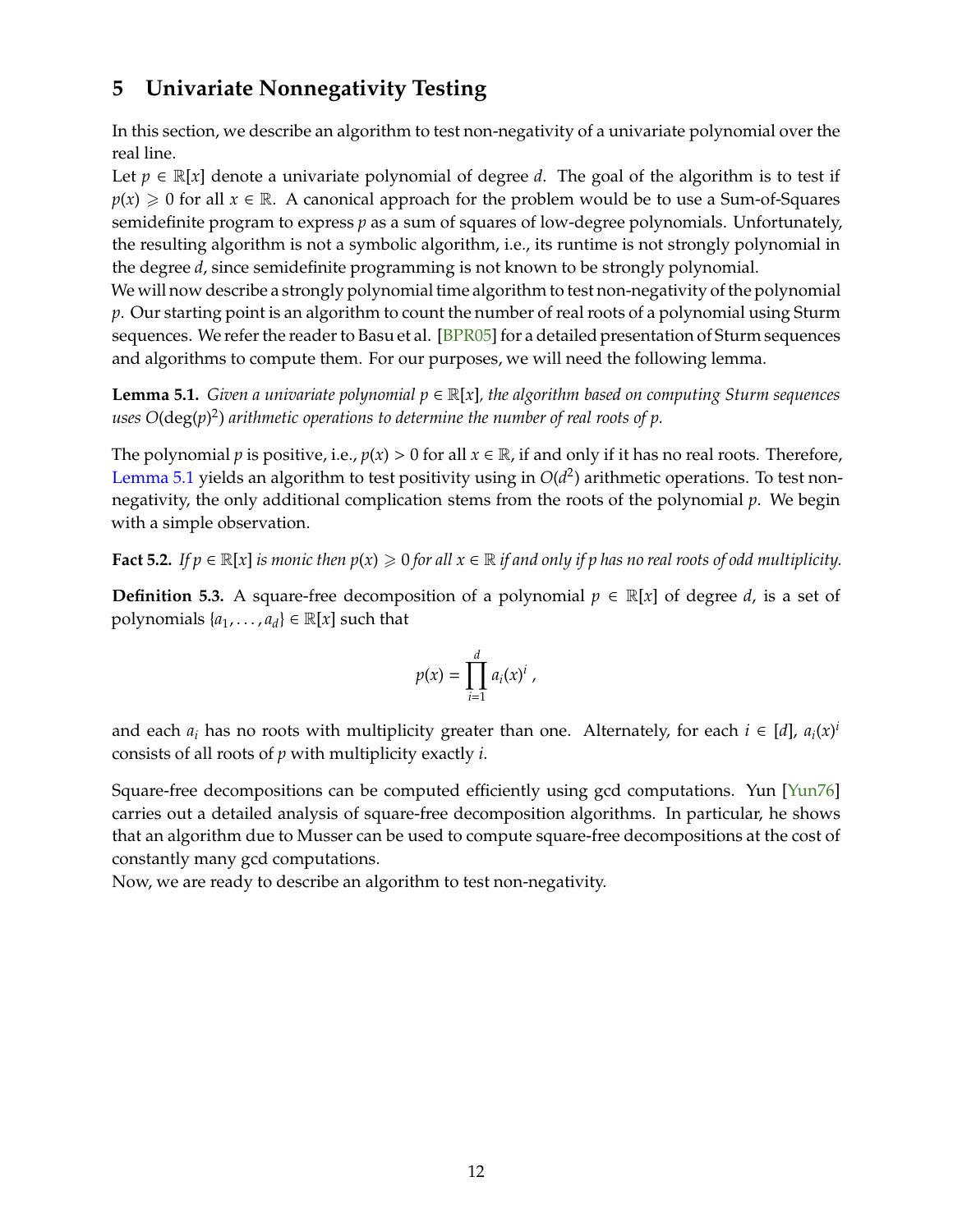#### **Algorithm Nonnegative**

*Input* A monic polynomial  $p \in \mathbb{R}[x]$ , deg( $p$ ) = *d Goal* Test if  $p(x) \ge 0$  for all  $x \in \mathbb{R}$ .

1. Using Musser's algorithm, compute the square-free decomposition of *p* given by,

$$
p = \prod_{i \in [d]} a_i^i
$$

where  $a_i$  ∈  $\mathbb{R}[x]$  has no roots with multiplicity greater than 1.

- 2. For each  $i \in \left[\frac{d}{2}\right]$  $\frac{d}{2}$ ]]
	- Using Sturm sequences, test if *a*2*i*−<sup>1</sup> has real roots. If *a*2*i*−<sup>1</sup> has real roots *p* is NOT non-negative.

**Runtime.** Let  $T_{\text{gcd}}(d)$  denote the time-complexity of computing the gcd of two univariate polynomials of degree *d*. The runtime of Musser's square-free decomposition algorithm is within constant factors of  $T_{\text{gcd}}(d)$ . Let  $S_{\text{real}}(\ell)$  denote the time-complexity of determining if a degree  $\ell$  polynomial has no real roots. Observe that

$$
\sum_i \deg(a_i) \leqslant \deg(p) = d
$$

Since  $S_{real}(\ell)$  is super-linear in  $\ell$ , we have  $\sum_{i\in[d]}S_{real}(a_i)\leqslant S_{real}(d)$ . The run-time of the algorithm is given by  $O(T_{gcd}(d) + S_{real}(d))$ . Using Sturm sequences,  $S_{real}(d) = O(d^2)$  elementary operations on real numbers (see [\[BPR05\]](#page-13-3)). Using Euclid's algorithm,  $T_{gcd}(d) = O(d^2)$  elemenetary operations on real numbers. This yields an algorithm for non-negativity that incurs at most  $O(d^2)$  elementary operations.

## **6 Conclusion and Discussion**

Finally, we combine the ingredients from sections 3, 4, and 5 to obtain the proof of our main theorem.

*Proof of [Theorem 1.1.](#page-0-2)* Given the coefficients of *p*, we can compute the coefficients of the oneparameter family in (1) of [Theorem 3.1](#page-3-1) in time at most *O*(*n* 3 ). By [Theorem 4.15,](#page-10-0) **FastRR** produces the polynomials  $q_1,\ldots,q_n$  in time  $O(n^4)$ . We check that some final segment of these polynomials are identically zero by evaluating each one at  $O(n^2)$  points. These polynomials have degree  $O(n^2)$ , so  $\bf{Nonnegative}$  requires time  $O(n^4)$  to check nonnegativity of each remaining one, for a total running time of  $O(n^5)$ .

For part (2) of [Theorem 3.1,](#page-3-1) we simply use a Sturm sequence to ensure that there are no roots in  $(0, 1)$ , and then evaluate the polynomial at a single point to check that the sign is positive.  $\Box$ 

The algorithm in this paper offers a starting point in the area of polynomial time algorithms for real stability. In addition to the obvious possibility of improving the running time to say  $O(n^4)$  or below, several natural open questions remain:

• Can the algorithm be generalized to 3 or more variables? The bottleneck to doing this is that we do not know how to check real rootedness of 2-parameter families, or equivalently, nonnegativity of bivariate polynomials.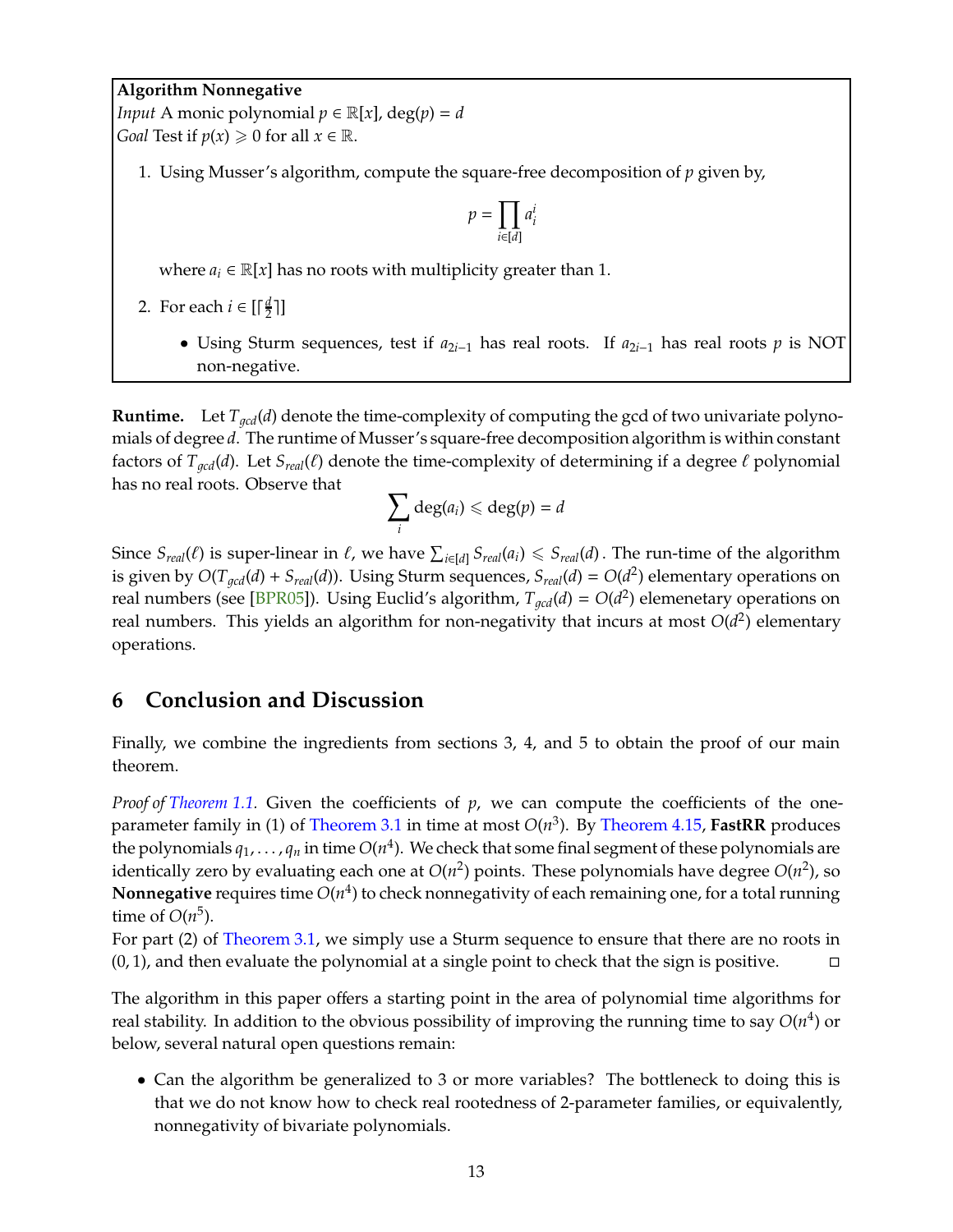- Is there an algorithm for testing whether a given polynomial is hyperbolic with respect to *some* direction, without giving the direction as part of the input?
- Is there an algorithm for testing stability of bivariate polynomials with *complex* coefficients?

Perhaps leaving the realm of strongly polynomial time algorithms, the major open question in this area is the following: a famous theorem of Helton and Vinnikov [\[HV07\]](#page-13-10) asserts that every bivariate real stable polynomial can be written as

$$
p(x, y) = \det(xA + yB + C)
$$

for some positive semidefinite matrices *A*, *B* and real symmetric *C*. Unfortunately, their proof does not give an efficient algorithm for finding these matrices. Can the ideas in this paper, perhaps via using SDPs to find sum-of-squares representations of certain nonnegative polynomials derived from *p*, be used to obtain such an algorithm?

## **References**

- <span id="page-13-0"></span>[AG14] Nima Anari and Shayan Oveis Gharan, *The kadison-singer problem for strongly rayleigh measures and applications to asymmetric tsp*, arXiv preprint arXiv:1412.1143 (2014).
- <span id="page-13-4"></span>[BB09] Julius Borcea and Petter Brändén, *The lee-yang and pólya-schur programs. i. linear operators preserving stability*, Inventiones mathematicae **177** (2009), no. 3, 541–569.
- <span id="page-13-2"></span>[BBL09] Julius Borcea, Petter Brändén, and Thomas Liggett, *Negative dependence and the geometry of polynomials*, Journal of the American Mathematical Society **22** (2009), no. 2, 521–567.
- <span id="page-13-3"></span>[BPR05] Saugata Basu, Richard Pollack, and Marie-Francoise Roy, *Algorithms in real algebraic geometry*, vol. 20033, Springer, 2005.
- <span id="page-13-7"></span>[Gar59] Lars Garding, *An inequality for hyperbolic polynomials*, Journal of Mathematics and Mechanics **8** (1959), no. 6, 957–965.
- <span id="page-13-1"></span>[GSS11] Shayan Oveis Gharan, Amin Saberi, and Mohit Singh, *A randomized rounding approach to the traveling salesman problem*, Foundations of Computer Science (FOCS), 2011 IEEE 52nd Annual Symposium on, IEEE, 2011, pp. 550–559.
- <span id="page-13-5"></span>[Hen10] Didier Henrion, *Detecting rigid convexity of bivariate polynomials*, Linear Algebra and its Applications **432** (2010), no. 5, 1218–1233.
- <span id="page-13-9"></span>[HJ12] Roger A Horn and Charles R Johnson, *Matrix analysis*, Cambridge university press, 2012.
- <span id="page-13-10"></span>[HV07] J William Helton and Victor Vinnikov, *Linear matrix inequality representation of sets*, Communications on pure and applied mathematics **60** (2007), no. 5, 654–674.
- <span id="page-13-8"></span>[KG85] Walter Keller-Gehrig, *Fast algorithms for the characteristics polynomial*, Theoretical computer science **36** (1985), 309–317.
- <span id="page-13-6"></span>[KPV15] Mario Kummer, Daniel Plaumann, and Cynthia Vinzant, *Hyperbolic polynomials, interlacers, and sums of squares*, Mathematical Programming **153** (2015), no. 1, 223–245.